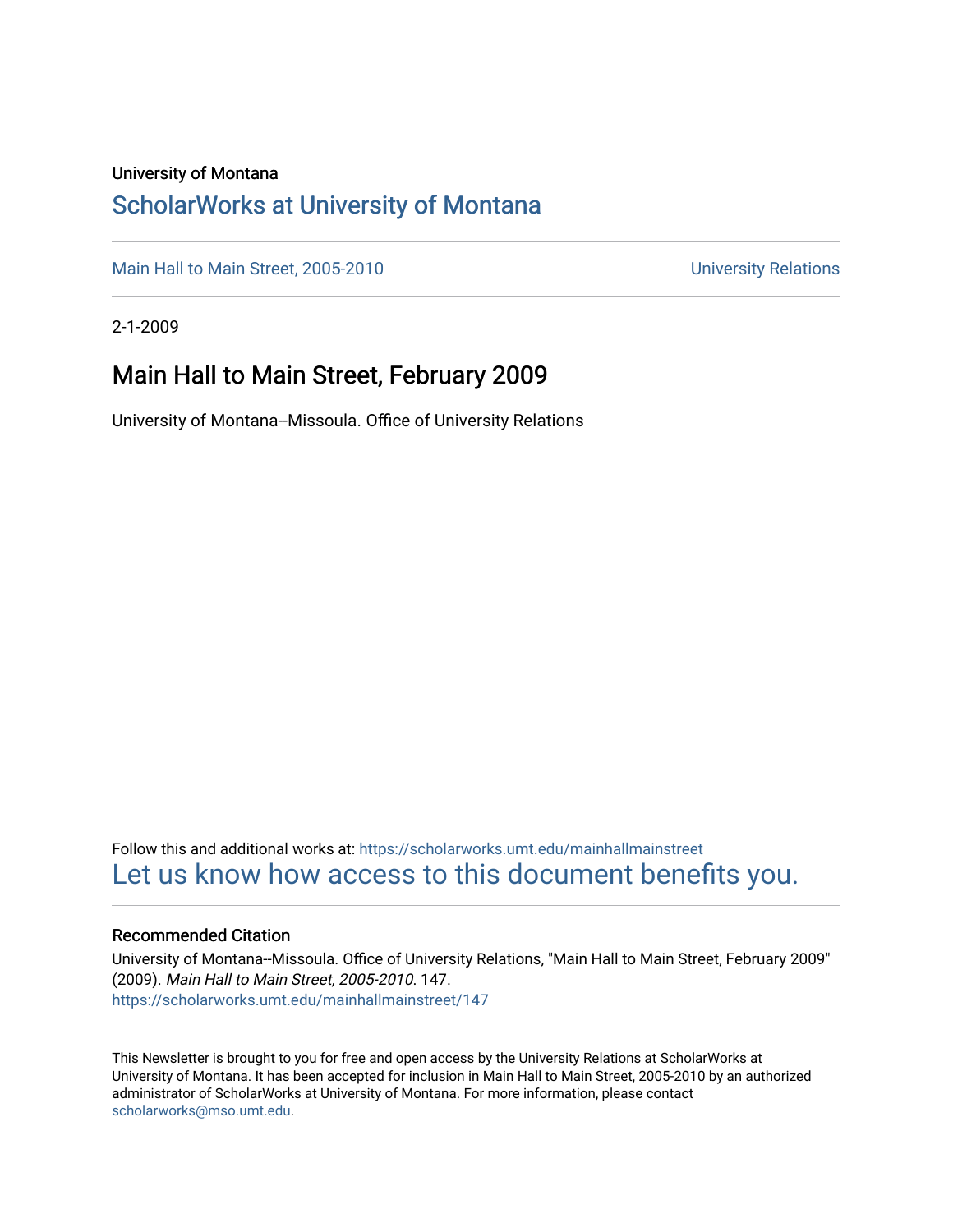## **Main Street** Connecting Campus and Community **ain Hall to ain Street February 2009 Vol. 15 No. 2**

# **Historic detention camp preserved**

*UM enters agreement to protect barracks that housed detainees during WWII*

W ith the entry of the U.S. into<br>became home to about 1,000 Italian  $\overline{X}$  *J* ith the entry of the U.S. into World War II, sleepy Fort Missoula nationals, a similar number of Japanese and Peruvian-Japanese aliens and a few Germans. They were housed in the fort's Alien Detention Camp from 1941 to 1944.

The camp inmates were all men, and none were American citizens. Most of the Italians were from impounded Axis ships or the New York World's Fair. The Japanese had been living on U.S. soil, and many were among the most prominent leaders of their communities. Perhaps they would have liked to become citizens but were prevented by U.S. Alien Exclusion Laws.

The forced detention of these people in Western Montana created a strange and fascinating chapter in Missoula history. And now that history will be protected by a new agreement among The University ol Montana, Missoula County and the Historical Museum at Fort Missoula.

The parties in the agreement own property once used for the Alien Detention Camp, and they signed a memorandum of understanding to preserve, interpret and maintain the former camp barracks area



**Robert Brown, executive director of the Historical Museum at Fort Missoula, points out the original Alien Detention Camp during a recent news conference about a new agreement to preserve the camp.**

during a ceremony earlier this month. In addition, they will cooperate to obtain National Landmark Status for Fort Missoula. Then in 2011 they will jointly sponsor a conference about the alien internment period to coincide with the 70th anniversary of the United States' entry into World War II.

"We feel a responsibility to preserve this historic area and what occurred there for the benefit of future generations," UM President George Dennison said. "Scholars still work to unravel the full story of the camp. Certainly some of the detainments must have seemed unavoidable, while others remain very much in doubt, suggesting lessons for leaders, now and in the future."

UM and the Historical Museum at Fort Missoula will work together to

**— Continued on back page**

## **Monte takes third at national mascot championships**

**W** ith stunt skills and a<br>mor. UM's mascot, Monte distinctive sense of humor, UM's mascot, Monte the bear, won third place at his first appearance at the Universal Cheer Association/Universal Dance Association National Championships, held Jan. 16-18 in Orlando, Fla.

The two-time National Champion Mascot of the Year came in second out of 11 mascots in a video qualifying round in November. Monte then traveled to Florida with the top five mascots to present a 90-second skit showcasing his abilities.

In "Monte's Top People of 2008," the local celebrity parodied some of the year's biggest names. His subjects included Olympic swimmer Michael Phelps, the Cleveland Cavaliers' LeBron James and New York Giants' Plaxico Burress, who made headlines after accidently shooting himself in the leg.

Monte also made a foray into politics with a satire of Alaska Gov. Sarah Palin, but kept the skit grounded in entertainment with depictions of Michael Jackson and Britney Spears. And, no, he didn't forget the rumored Madonna and

Alex Rodriguez affair.

The mascots were judged on crowd appeal, creativity, enthusiasm, crowd interaction, use of props and overall impression.

The University of Delaware's YoUDee took the top prize, but Monte's still No. <sup>1</sup> at UM.

"While Monte may have taken third in this competition, Grizzly Athletics feels that the antics and athletic ability that Monte showcases

on the field at sporting events and in the community are second to none," said Kenny Dow, UM Intercollegiate Athletics assistant marketing director. &

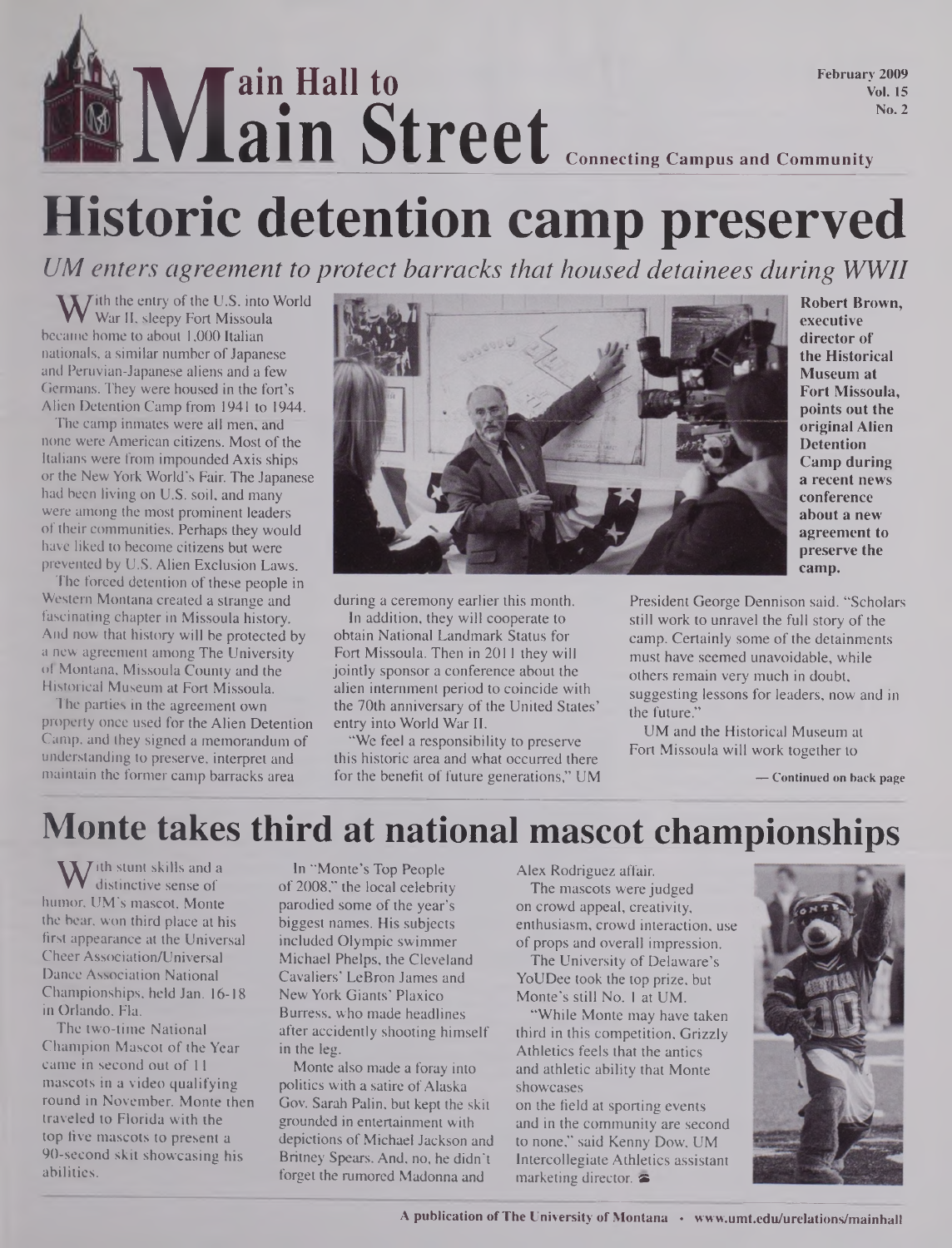## **UM recognized for community engagement**

UM was selected by the Carnegie<br>Foundation for the Advancement<br>Teaching for the prestigious 2008 M was selected by the Carnegie Foundation for the Advancement Community Engagement Classification.

Institutions are chosen for the classification in one of three categories: Curricular Engagement, Outreach & Partnerships, or Curricular Engagement and Outreach & Partnerships.

UM was one of only 68 public institutions to receive the 2008 Community Engagement Classification in the Curricular Engagement and Outreach & Partnerships category. Fifty-one private institutions were awarded the 2008 classification in that category.

The Community Engagement Classification relies on voluntary participation by institutions of higher education and permits analysis of attributes that are not available in national data. Since its beginning in 2006, nearly 200 institutions have received the classification.

UM's application was submitted by the University's Service Learning Advisory Board, chaired by Davidson Honors College Dean James McKusick, and the Office for Civic Engagement. OCE, a department of the Davidson Honors College, is the University's primary agent

## **University named to service honor roll**

The Corporation for National and Community Service honored UM earlier this month with a place on the President's Higher Education Community Service Honor Roll for exemplary service efforts and service to America's communities.

UM students engaged in academic service learning provided more than 30,500 hours to the Missoula community during the 2007-08 academic year. The students also participated in nearly 5,000 hours of extra-curricular volunteering and in more than 34,000 service hours through the AmeriCorps national service program, which helps with tuition support.

According to Andrea Vernon, director of UM's Office for Civic Engagement, UM student service to the Missoula community during the 2007-08 academic year equated to an economic impact of nearly \$875,000.

The Corporation for National and Community Service is a federal agency that improves lives, strengthens communities and fosters civic engagement through service and volunteering.

More information is online at <http://www.nationalservice.gov>.

of community activism.

"Achieving this distinction is truly an impressive milestone for The University of Montana, one that recognizes UM as standing at the vanguard of U.S. colleges and universities for its commitment to public service and community engagement," McKusick said.

In a letter to UM President George Dennison, Carnegie Foundation Community Engagement Classification officials noted that UM's application "documented excellent alignment among mission, culture, leadership, resource and practices that support dynamic and noteworthy community engagement."

The newly classified institutions represent 34 states and Puerto Rico. A complete listing of selected institutions is on the foundation's Web site at <http://www.carnegiefoundation.org/> classifications.

## **Educator's research on display at Smithsonian**

M anthropology Assistant Profes<br>Ashley McKeown's research that<br>involves skeletons of early 17th-century M anthropology Assistant Professor Ashley McKeown's research that Jamestown, Va., colonists will be featured in an exhibition at the Smithsonian Institution's National Museum of Natural History.

"Written in Bone: Forensic Files of the 17th-Century Chesapeake" will be at the Washington, D.C., museum from Feb. 7, 2009, through Feb. 6, 2011.

Founded in 1607, Jamestown was the first permanent English colony in the New World. During a three-year postdoctoral fellowship prior to joining the UM faculty, McKeown worked with anthropology curator Douglas Owsley of the Smithsonian museum and archaeologists at the Association for the Preservation of Virginia Antiquities' Jamestown Rediscovery project to excavate and analyze more than 75 burials from Jamestown. Her work revealed the bone biographies of some of the earliest colonists - many nameless men, women



**UM anthropology Assistant Professor Ashley McKeown's research on skeletons from colonial Jamestown, Va., is now part of a display at the Smithsonian Institution's National Museum of Natural History.**

and children who made the colony succeed.

McKeown assisted with the excavation and analysis of more well-known individuals, such as Capt. Bartholomew

Gosnold, one of the founders of the Jamestown expedition and the explorer who named Martha's Vineyard after his daughter. Gosnold died at Jamestown on Aug. 22, 1607, and in 2003 his grave was discovered just outside the original James Fort palisade.

Also featured in the exhibition are skeletons recovered from St. Mary's City, the first capital of Maryland, and burials from around the Chesapeake.

McKeown analyzed the skeleton of a young female found buried under a theater in Williamsburg, Va., and, based on tooth modification, was able to determine that she was an enslaved African from the central West African coast.

The interpretation of the lives of 17thcentury colonists, both the famous and the mundane, are presented in the wideranging exhibition that seeks to inform visitors about life and death in the early Chesapeake, an area that gave rise to many of the nation's most famous early leaders. &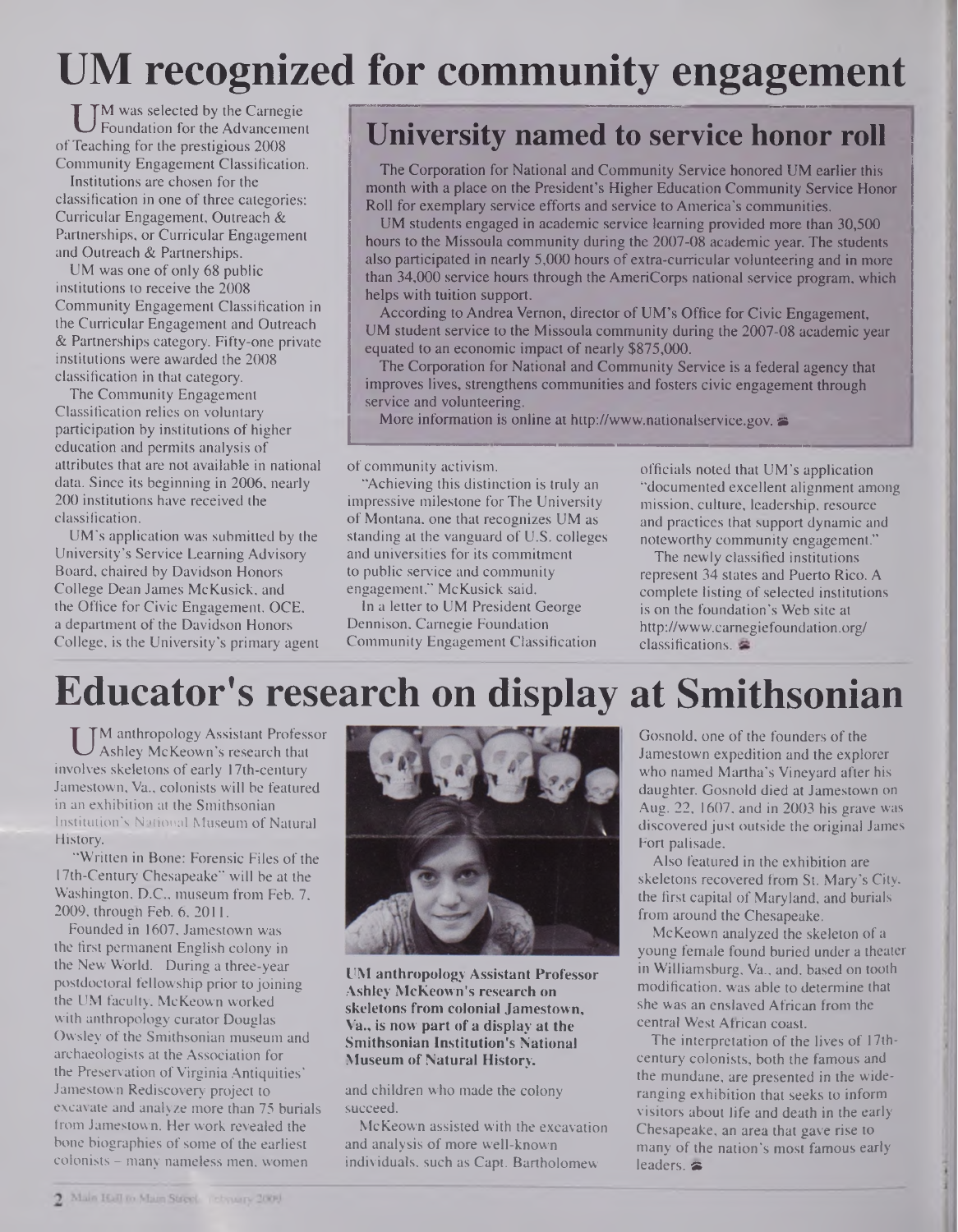#### **UM Tops For Peace Corps Volunteers**

—New figures rank UM No. 10 in the nation for producing Peace Corps volunteers. The 2009 list ranks mediumsized colleges and universities with enrollments between 5,001 and 15,000. UM now has 30 alumni serving in the Peace Corps. Last year, the University was ranked 17th nationally, with 23 volunteers serving abroad. This year's improved ranking places UM ahead of universities such as Brown, Notre Dame and Yale. George Washington

University topped the list with 57 volunteers. The Peace Corps was founded in 1961 by President John F. Kennedy, and more than 195,000 Americans have served in the organization since then – including 727 from UM. Volunteers have been invited by 139 host countries to work on efforts such as AIDS education, environmental preservation and information technology.

**COT Offers Noncredit Online Courses—**The UM College of Technology has partnered with Ed2Go to offer hundreds of highquality, instructor-facilitated noncredit online courses. Ed2Go is a Web-based online learning center that offers noncredit courses at reasonable rates - usually about \$79. No enrollment to UM or COT is required. New sessions of each course begin every month. Sessions are six weeks, with two new lessons released weekly for a total of 12 lessons. The courses are entirely Web-based with comprehensive lessons, quizzes and assignments. A dedicated professional instructor facilitates every course to pace learners, answer questions, give feedback and facilitate discussions. To learn more, call the COT Outreach Office at 406-243-7812 or go online to <http://www.ed2go.com/cot>.

**Cultural Celebration On Tap—**UM will celebrate International Week March 15-20 with a festival, food bazaar, music and dance performances, and informational and educational sessions. Events begin with the International Culture and Food Festival on Sunday, March 15, in the University Center, sponsored by the International Student Association and Foreign Student and Scholar Services. The festival kicks off with a parade of flags at noon and runs until 5 p.m. General admission is \$2 for adults and \$1 for children under 12. During the festival, a food bazaar in the UC Atrium will feature authentic dishes from 50 cents to \$4. Children's World will be stationed on the second floor of the UC, and a five-hour Cultural Show will take place on the third floor. The Missoula Food Bank in partnership with ISA will accept nonperishable food donations and cash at the door of the Cultural Show. For more information about the festival call 406-243-2226. All other UM International Week events are free. Events will include information sessions on studying, interning and working abroad, and educational sessions about Ethiopia, Siberia, Georgia and Bhutan. The International Week opening ceremony begins at noon Monday, March 16, in the UC Atrium. A complete schedule of International Week events is online at <http://www.umt.edu/ip>. For more information, call UM International Programs at 406-243-2288.

**Fire Center Conducts Research, Classes in Georgia—** Research scientists with the National Center for Landscape Fire Analysis at UM are performing research on prescribed firerelated fuel consumption and thermal characterizations of fire in southeastern Georgia. The center is a unit of UM's College of Forestry and Conservation. As part of an ongoing partnership with The Nature Conservancy to conduct prescribed burning for ecological objectives in Georgia's forests, Montana researchers will



be joined by six UM undergraduate students in the University's Prescribed Fire Practicum course. Those students will plan and conduct prescribed bums on more than 1,000 acres in the longleaf pine ecosystem on Nature Conservancy holdings in the state. The Prescribed Fire Practicum, a course in UM's forestry college, gives undergraduate students with previous wildland firefighting experience the opportunity for technical training and theoretical learning in prescribed burning

for ecological benefits. During the two-week class, students rotate through fire management roles, plan and implement bums, and document and evaluate bum successes. The inaugural class was in January 2008.

**Montana Artisans Attend National Market—**The Montana World Trade Center at UM and the Montana Arts Council took 10 Montana artisans to sell their wares at one of the country's premier handicraft shows Feb. 19-22 in Louisville, Ky. The group attended the 27th annual "Kentucky Crafted: The Market." The trip was designed to expose other regions of the country to the richness and diversity of Montana artisanship. The artists received business instruction before competing in the national marketplace. The selected artisans use a variety of media and come from all parts of Montana. Funded in part by a grant from the U.S. Department of Commerce as part of the EnterpriseMontana Program, the artisans received additional support from the Montana Department of Commerce and the Governor's Office of Economic Development. The artists' launch was also part of the Montana Arts Council's new program "To Market We Go," which focuses on helping rural Montana artists become market-ready.

**Professor Helps Develop Federal Grant Criteria—UM** Professor David Schuldberg assisted the U.S. Substance Abuse and Mental Health Services Administration in developing criteria for the federal agency's new national evaluation contract during a focus group held in Rockville, Md., in December. The recommendations from Schuldberg and others will impact the way hundreds of federal grants are evaluated annually. Schuldberg, a member of the UM Department of Psychology and director of clinical training for Clinical Psychology, was invited because of his role as director of evaluation for the National Native Children's Trauma Center. Schuldberg shared experiences from work he and his colleagues are engaged in with American Indian tribes across Montana, Alaska; Minnesota and South Dakota. He said one of his goals was to ensure that unique issues surrounding client privacy and protection of human subjects data in tribal communities will be sensitively reflected in future grant evaluation requirements.

**Album Recorded At UM Wins Grammy—**A recording of a live performance at UM by children's storyteller and songwriter Bill Harley won a Grammy Award for Best Spoken Word Album for Children at the awards presentation in Los Angeles on Feb. 8. The album, "Yes to Running: Bill Harley Live," includes stories and songs that paint a vibrant and hilarious picture of school, growing up and family life. It is a collaboration between Montana PBS and Montana Public Radio and was recorded in June 2007 at UM's University Theatre. Daniel Dauterive, operations director at KUFM-TV, originated the idea of recording the popular performer and co-produced the Grammy-winning CD with Harley. Michael Marsolek, MTPR program director, coordinated the audio for Harley's two live concerts at UM and was the engineer for the recording.  $\approx$